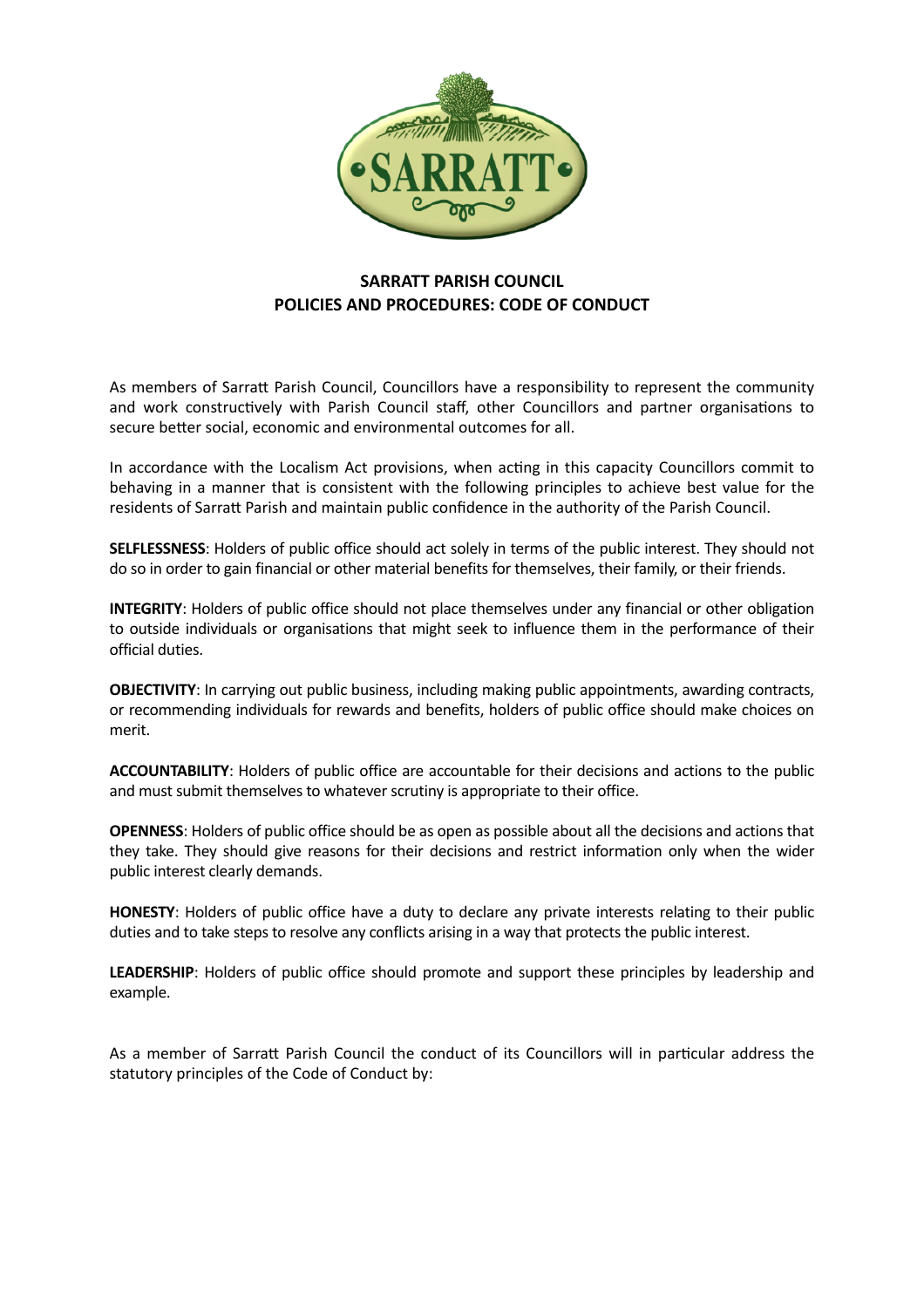- Championing the needs of residents the whole community and its constituents, putting their interests first.
- Dealing with representations or enquiries from residents, members of the community and visitors fairly, appropriately and impartially.
- Not allowing other pressures, including their own financial interests or those of others connected to them, to deter them from pursuing constituents' casework, the interests of the Parish Council or the good governance of the Parish Council in a proper manner.
- Exercising independent judgement and not compromising their position by placing themselves under obligations to outside individuals or organisations who might seek to influence the way they perform their duties as a member/co-opted member of the Parish Council.
- Listening to the interests of all parties, including relevant advice from statutory and other professional officers, taking all relevant information into consideration, remaining objective and making decisions on merit.
- Being accountable for their decisions and co-operating when scrutinised internally and externally, including by local residents.
- Contributing to making the Parish Council's decision-making processes as open and transparent as possible to enable residents to understand the reasoning behind those decisions and to be informed when holding themselves and other members to account but restricting access to information when the wider public interest or the law requires it
- Behaving in accordance with all legal obligations, alongside any requirements contained within the Parish Council's policies, protocols and procedures, including on the use of the Parish Council's resources.
- Valuing colleagues and Council staff, engaging with them and supporting them in an appropriate manner and one that underpins the mutual respect between Councillors that is essential to good local government.
- Always treating people with respect, including the organisations and public Councillors engage with and those work alongside.
- Providing leadership through behaving in accordance with these principles when championing the interests of the community with other organisations as well as within this authority.

The Act further provides for registration and disclosure of interests and members of Sarratt Parish Council. All Councillors are required to comply with the following:

#### **1. Disclosable Pecuniary Interests**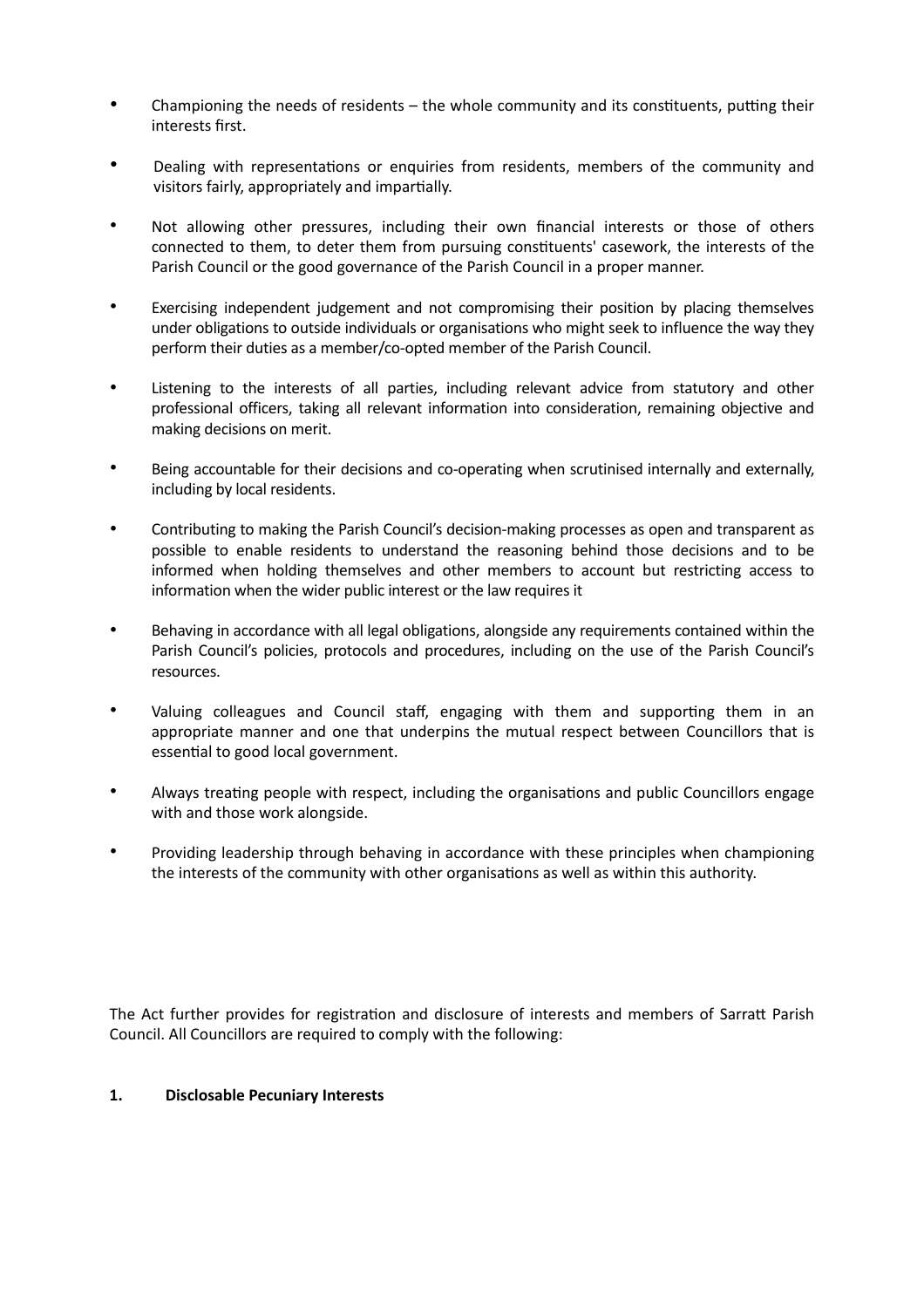I must within twenty-eight days of (a) this Code being adopted by this Authority or (b) my election or appointment to office (where this is later) -

- 1.1. comply with the statutory requirements to register, disclose and withdraw from participating in respect of any matter in which I have a disclosable pecuniary interest
- 1.2. ensure that my register of interests is kept up to date and notify the Monitoring Officer in writing within 28 days of becoming aware of any change in respect of my disclosable pecuniary interests
- 1.3. make verbal declaration of the existence and nature of any disclosable pecuniary interest at any meeting at which I am present at which an item of business which affects or relates to the subject matter of that interest is under consideration, at or before the consideration of the item of business or as soon as the interest becomes apparent
- 1.4. "Meeting" means any meeting organised by or on behalf of the authority, including
	- 1.4.1. any meeting of the Council, or a Committee or Sub-Committee of Council
	- 1.4.2. any meeting of the Cabinet and any Committee of the Cabinet
	- 1.4.3. in taking a decision as a Ward Councillor or as a Member of the Cabinet
	- 1.4.4. at any briefing by officers; and
	- 1.4.5. at any site visit to do with business of the authority

#### **2. Other Interests**

- 2.1. In addition to the requirements of Paragraph 1.3, if I attend a meeting at which any item of business is to be considered and I am aware that I have a "non-disclosable pecuniary interest or non-pecuniary interest" in that item, I must make verbal declaration of the existence and nature of that interest at or before the consideration of the item of business or as soon as the interest becomes apparent
- 2.2. I have a "non-disclosable pecuniary interest or non-pecuniary interest" in an item of business of my authority where –
	- 2.2.1. a decision in relation to that business might reasonably be regarded as affecting my well-being or financial standing, or the well-being or financial standing of a member of my family, or a person with whom I have a close association to a greater extent than it would affect the majority of the Council Tax payers, ratepayers or inhabitants of the ward or electoral area, for which I have been elected or otherwise of the authority's administrative area, or
	- 2.2.2. it relates to or is likely to affect any of the interests listed in the Table in the Appendix to this Code, but in respect of a member of my family (other than a "relevant person") or a person with whom I have a close association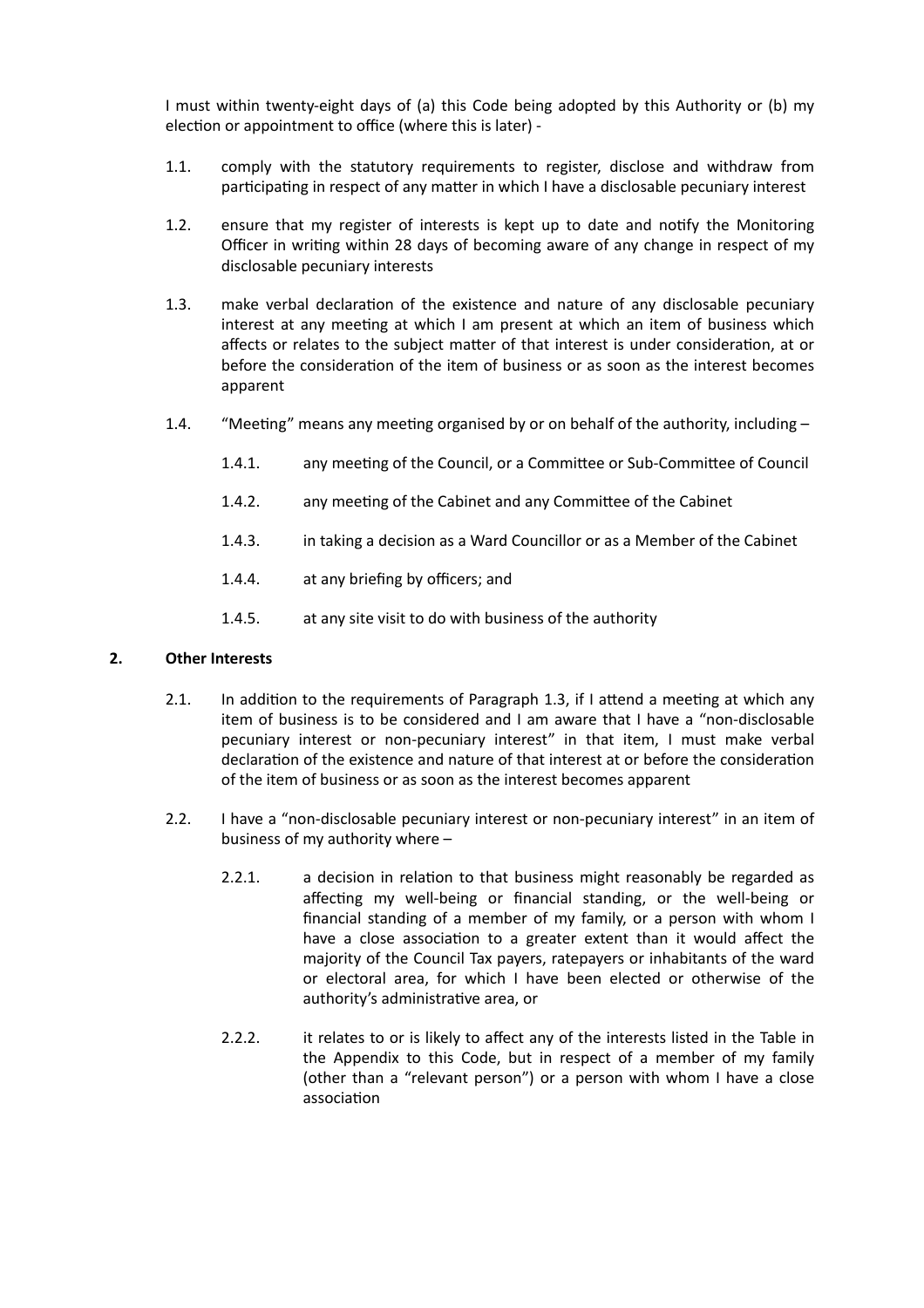and that interest is not a disclosable pecuniary interest.

## **3. Gifts and Hospitality**

- 3.1. I must, within 28 days of receipt, notify the Monitoring Officer in writing of any gift, benefit or hospitality with a value in excess of £100 which I have accepted as a member from any person or body other than the authority.
- 3.2. The Monitoring Officer will place my notification on a public register of gifts and hospitality.
- 3.3. This duty to notify the Monitoring Officer does not apply where the gift, benefit or hospitality comes within any description approved by the authority for this purpose.

**Reviewed and adopted: 8th March 2022**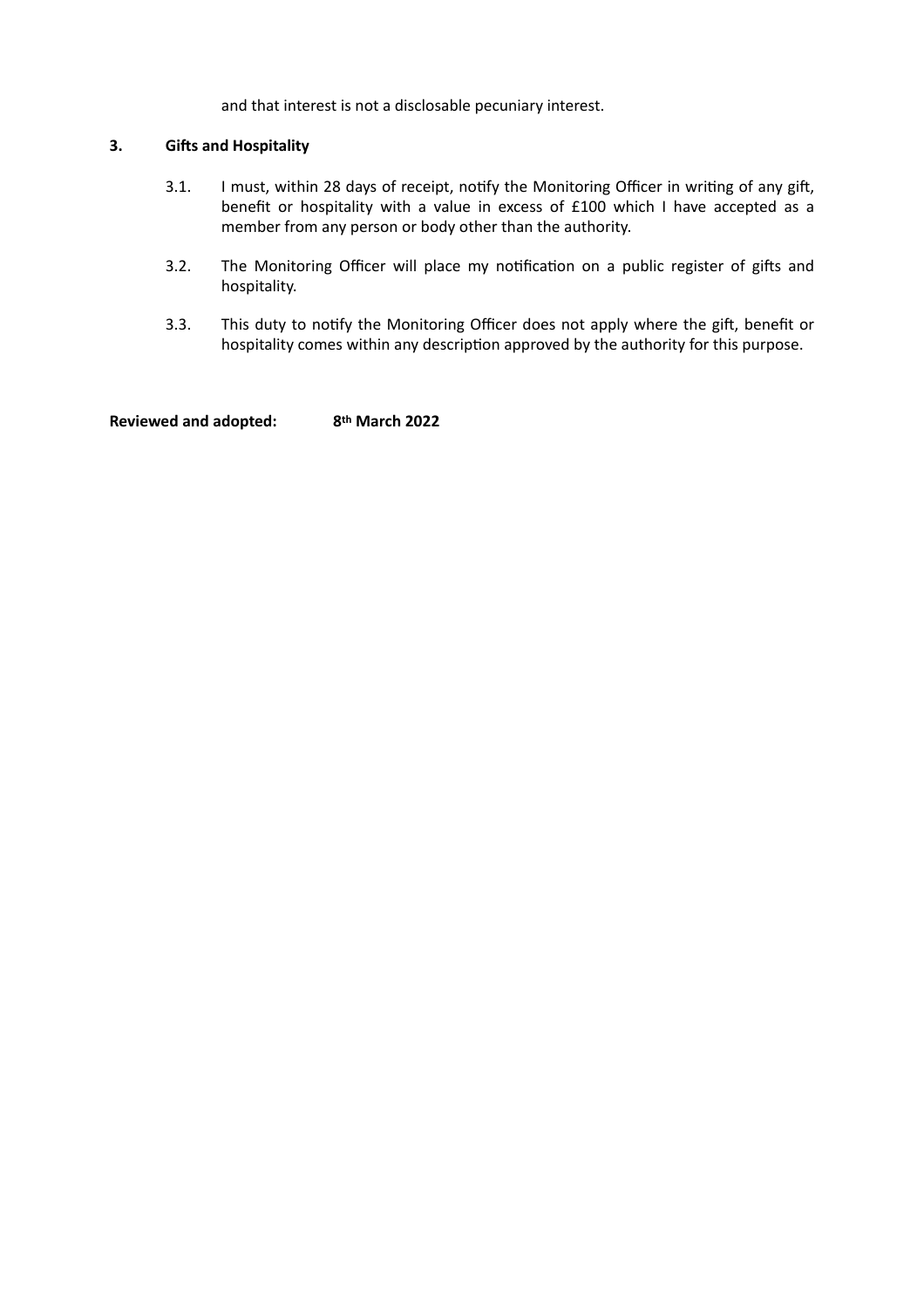### **Appendix**

## Disclosable Pecuniary Interests

The duties to register, disclose and not to participate in respect of any matter in which a member has a Disclosable Pecuniary Interest are set out in Chapter 7 of the Localism Act 2011.

Disclosable pecuniary interests are defined in the Relevant Authorities (Disclosable Pecuniary Interests) Regulations 2012 as follows –

| <i>Interest</i>                                      | Prescribed description                                                                                                                                                                                                                                                                                                                                                                                                                      |
|------------------------------------------------------|---------------------------------------------------------------------------------------------------------------------------------------------------------------------------------------------------------------------------------------------------------------------------------------------------------------------------------------------------------------------------------------------------------------------------------------------|
| Employment, office, trade, profession or<br>vocation | Any employment, office, trade, profession or vocation<br>carried on for profit or gain.                                                                                                                                                                                                                                                                                                                                                     |
| Sponsorship                                          | Any payment or provision of any other financial benefit<br>(other than from the relevant authority) made or provide<br>within the relevant period in respect of any expenses<br>incurred by M in carrying out duties as a member, or<br>towards the election expenses of M.<br>This includes any payment or financial benefit from a trad<br>union within the meaning of the Trade Union and Labour<br>Relations (Consolidation) Act 1992). |
| Contracts                                            | Any contract which is made between the relevant person<br>a body in which the relevant person has a beneficial<br>interest) and the relevant authority-<br>(a) under which goods or services are to be provided or<br>works are to be executed; and<br>(b) which has not been fully discharged.                                                                                                                                             |
| Land                                                 | Any beneficial interest in land which is within the area of<br>relevant authority.                                                                                                                                                                                                                                                                                                                                                          |
| Licences                                             | Any licence (alone or jointly with others) to occupy land i<br>the area of the relevant authority for a month or longer.                                                                                                                                                                                                                                                                                                                    |
| Corporate tenancies                                  | Any tenancy where (to M's knowledge)-<br>(a) the landlord is the relevant authority; and<br>(b) the tenant is a body in which the relevant person has<br>beneficial interest.                                                                                                                                                                                                                                                               |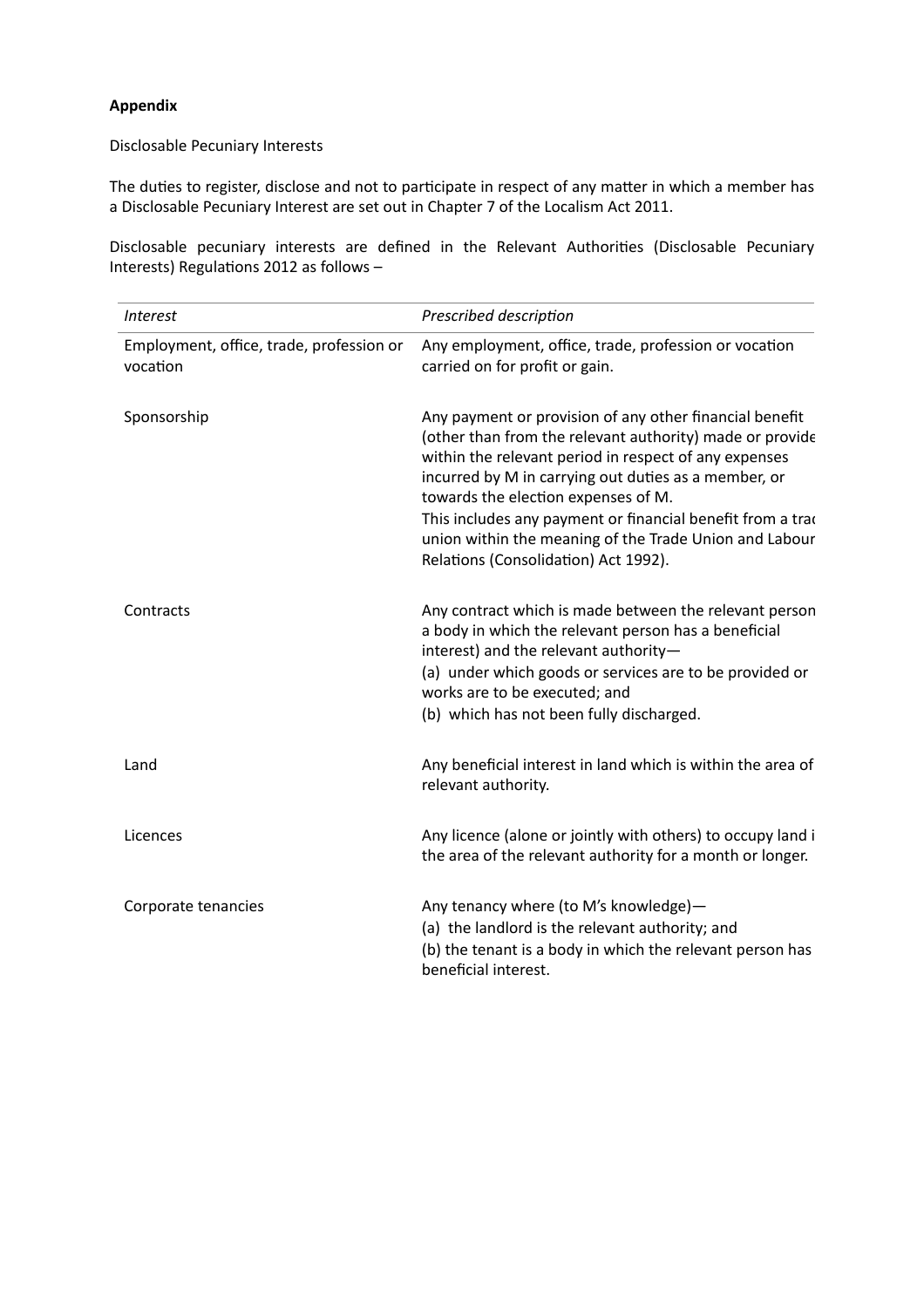Securities Any beneficial interest in securities of a body where— (a) that body (to M's knowledge) has a place of business land in the area of the relevant authority; and (b) either—

(i) the total nominal value of the securities exceeds  $£25$ , or one hundredth of the total issued share capital of that body; or

(ii) if the share capital of that body is of more than one class, the total nominal value of the shares of any one cla in which the relevant person has a beneficial interest exceeds one hundredth of the total issued share capital c that class.

For this purpose –

"the Act" means the Localism Act 2011;

"body in which the relevant person has a beneficial interest" means a firm in which the relevant person is a partner or a body corporate of which the relevant person is a director, or in the securities of which the relevant person has a beneficial interest;

"director" includes a member of the committee of management of an industrial and provident society;

"land" excludes an easement, servitude, interest or right in or over land which does not carry with it a right for the relevant person (alone or jointly with another) to occupy the land or to receive income;

"M" means a member of a relevant authority;

"member" includes a co-opted member;

"relevant authority" means the authority of which M is a member;

"relevant period" means the period of 12 months ending with the day on which M gives a notification for the purposes of section 30(1) or 31(7), as the case may be, of the Act;

"relevant person" means M or any other person referred to in section 30(3)(b) of the Act;

"securities" means shares, debentures, debenture stock, loan stock, bonds, units of a collective investment scheme within the meaning of the Financial Services and Markets Act 2000 and other securities of any description, other than money deposited with a building society.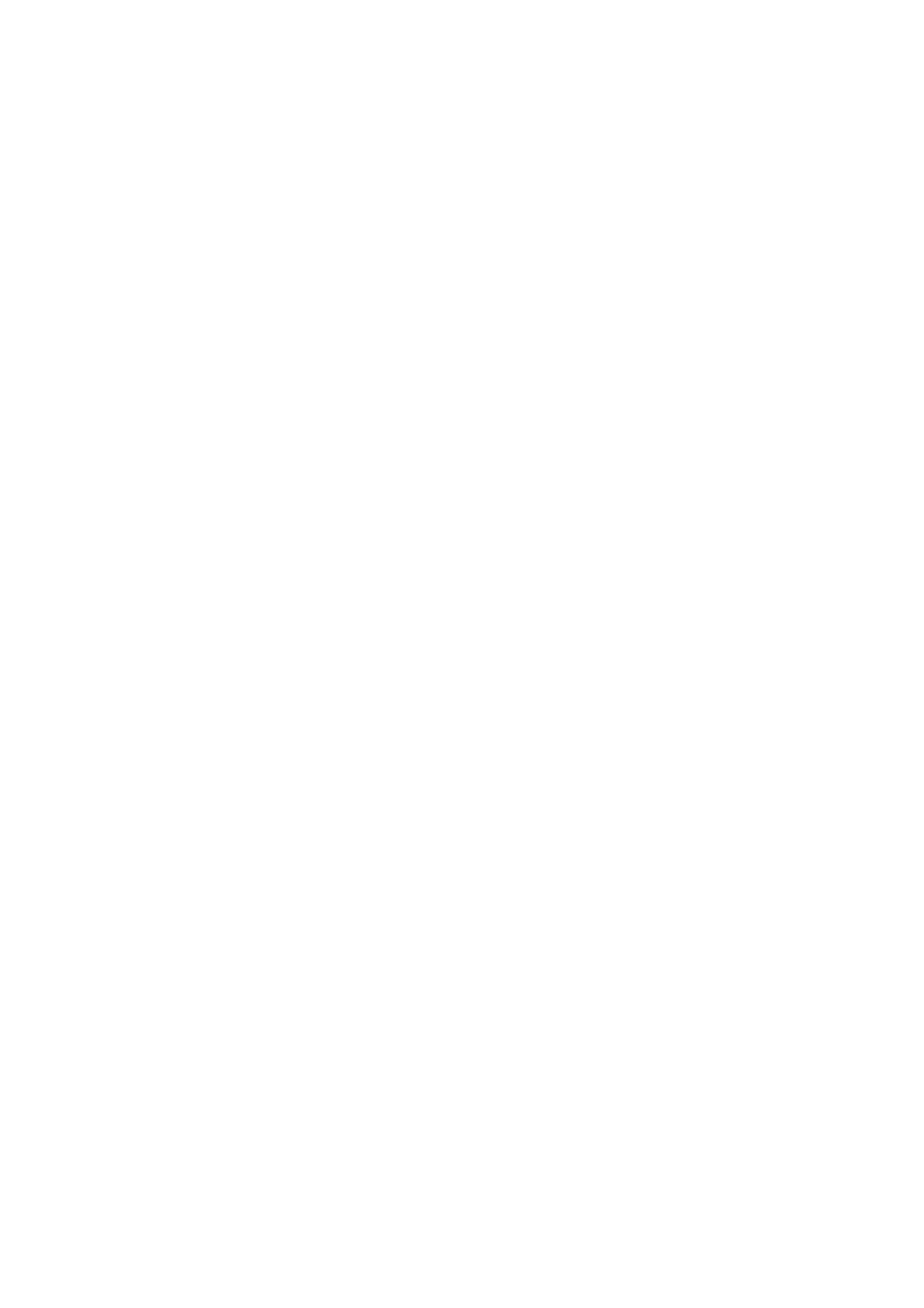#### **SARRATT PARISH COUNCIL**

### **REGISTER OF MEMBERS' INTERESTS**

## **GENERAL NOTICE OF REGISTRABLE INTERESTS**

## I, (INSERT NAME)…………………………………………………………………………..……

A member of Sarratt Parish Council, set out below under the appropriate headings my interests, which I am required to declare under the Localism Act 2011 and the Council's Code of Conduct and I have put "none" where I have no such interests under any heading.

| <b>Disclosable Pecuniary Interests</b>                                                                                                                                                                                                                                                                                                                                                                                                             |  |  |  |  |
|----------------------------------------------------------------------------------------------------------------------------------------------------------------------------------------------------------------------------------------------------------------------------------------------------------------------------------------------------------------------------------------------------------------------------------------------------|--|--|--|--|
| Members are required to register not only their own interests under this heading but also those<br>of their husband or wife, civil partner or of any person with whom they are living as if husband<br>and wife or as civil partners when such interests are known by them.                                                                                                                                                                        |  |  |  |  |
| Your employment, office, trade,<br>1.<br>profession or vocation carried on by<br>you or those persons referred to<br>above for profit or gain (includes<br>any payments or benefits in kind<br>which are subject to Income Tax).                                                                                                                                                                                                                   |  |  |  |  |
| 2. Any payment or provision of any<br>other financial benefit (other than<br>for your authority) made or provided<br>within the last 12 months in respect<br>of expenses your have incurred in<br>carrying out your duties as a<br>member, or towards your election<br>expenses. This includes any<br>payment or financial benefit from a<br>trade union within the meaning of<br>the Trade Union and Labour<br>Relations (Consolidation) Act 1992 |  |  |  |  |
| 3. A description of any contract for<br>goods, services or works made<br>between your authority and you or<br>the persons referred to above (or a<br>body in which you or they have a<br>beneficial interest) and which has<br>not been fully discharged                                                                                                                                                                                           |  |  |  |  |
| 4. Any land in your authority's area in<br>which you have a beneficial interest                                                                                                                                                                                                                                                                                                                                                                    |  |  |  |  |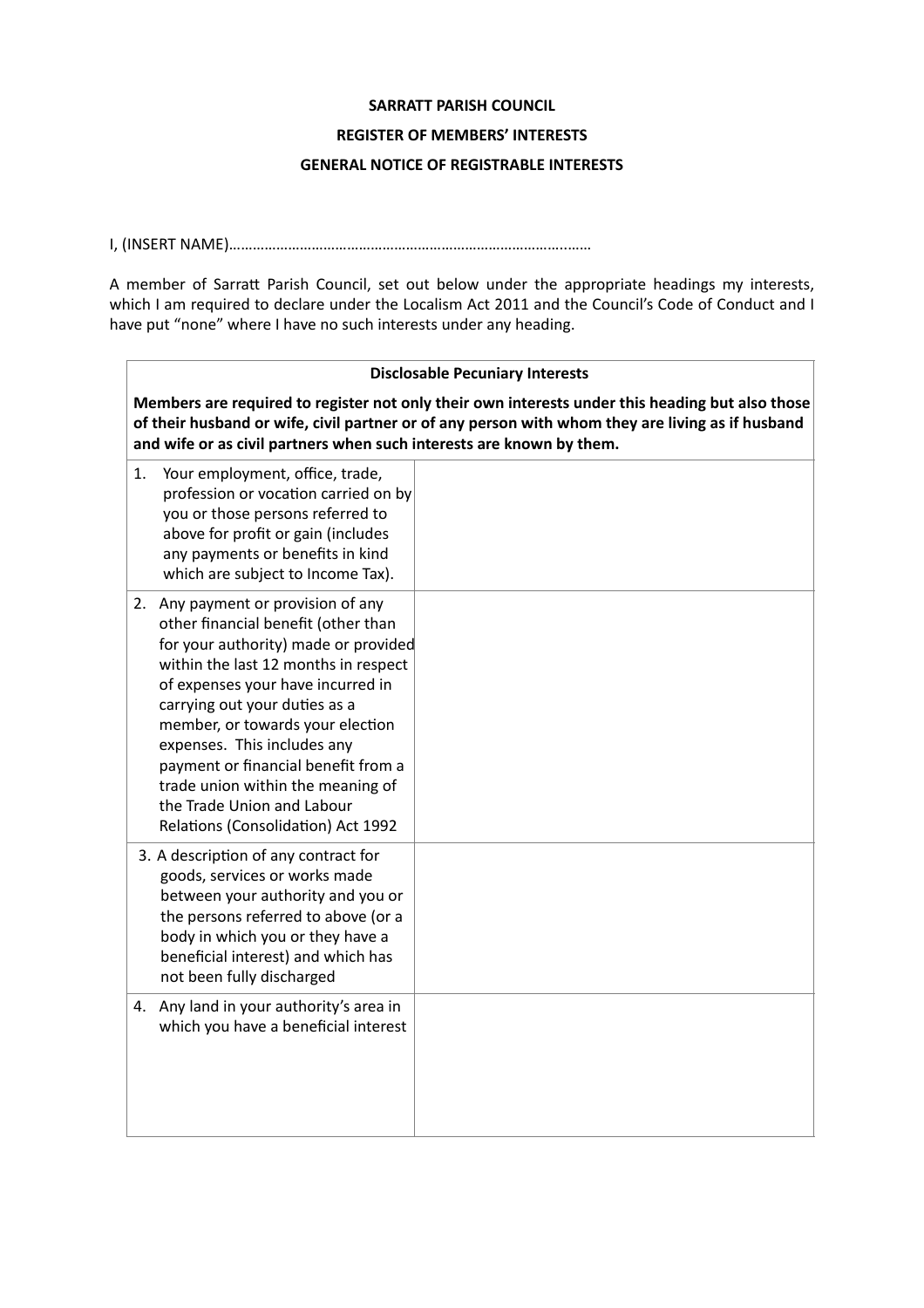| 5. Any land in the authority's area for<br>which you or the persons referred to<br>above have a licence (alone or jointly<br>with others) to occupy for a month<br>or longer                                                                                                               |  |
|--------------------------------------------------------------------------------------------------------------------------------------------------------------------------------------------------------------------------------------------------------------------------------------------|--|
| 6. Any tenancy where to your<br>knowledge the landlord is your<br>authority and the tenant is a body in<br>which you or a person referred to<br>above has a beneficial interest                                                                                                            |  |
| 7. The name of any person or body in<br>which you or a person referred to<br>above has a benefit interest in<br>securities of that body where:                                                                                                                                             |  |
| (a) that body to your knowledge<br>has a place of business or land in<br>the area of your authority; and                                                                                                                                                                                   |  |
| (b) either-                                                                                                                                                                                                                                                                                |  |
| (i) the total nominal value of the<br>securities exceeds £25,000 or<br>one hundredth of the total issue<br>share capital of that body; or                                                                                                                                                  |  |
| (ii) if the share capital of that<br>body is of more than one class,<br>the total nominal value of the<br>shares of any one class in which<br>you or a person referred to<br>above has a beneficial interest<br>exceeds one hundredth of the<br>total issue share capital of that<br>class |  |
|                                                                                                                                                                                                                                                                                            |  |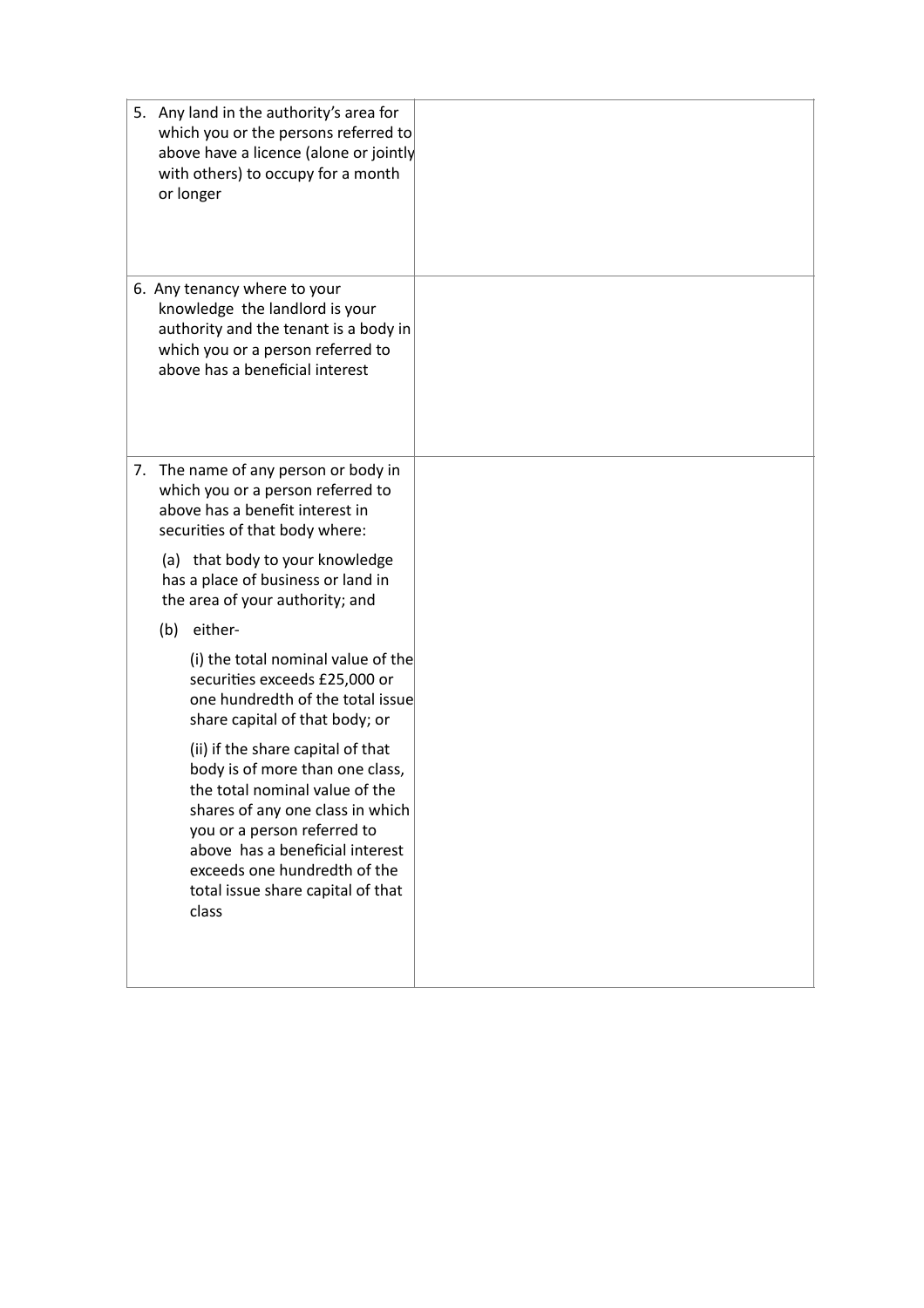| <b>Other Pecuniary Interests</b>                                                                                                                                    |        |                                                                                                                                                                                                                                               |                                            |  |
|---------------------------------------------------------------------------------------------------------------------------------------------------------------------|--------|-----------------------------------------------------------------------------------------------------------------------------------------------------------------------------------------------------------------------------------------------|--------------------------------------------|--|
| Members are only obliged to register their own interests under this heading and do not need to<br>include the interests of husbands/wives/civil partners or others. |        |                                                                                                                                                                                                                                               |                                            |  |
| 1                                                                                                                                                                   |        | The name of the person who<br>employs or has appointed you, the<br>name of any firm in which you are a<br>partner, and the name of any<br>company for which you are a<br>remunerated director.                                                |                                            |  |
|                                                                                                                                                                     |        | 2. A description of any contract for<br>goods, services or works made<br>between your authority and you (or a<br>body in which you or they have a<br>beneficial interest) and which has<br>been fully discharged within the last<br>12 months |                                            |  |
|                                                                                                                                                                     |        |                                                                                                                                                                                                                                               | <b>Registrable Non-Pecuniary Interests</b> |  |
| Members are only obliged to register their own interests under this heading and do not need to<br>include the interests of husbands/wives/civil partners or others  |        |                                                                                                                                                                                                                                               |                                            |  |
|                                                                                                                                                                     | body:- | 1. Your membership of or the fact that<br>you are in a position of general<br>management and control of any                                                                                                                                   |                                            |  |
|                                                                                                                                                                     | (a)    | to which you have been<br>appointed or nominated by<br>your authority                                                                                                                                                                         |                                            |  |
|                                                                                                                                                                     | (b)    | exercising functions of a public<br>nature                                                                                                                                                                                                    |                                            |  |
|                                                                                                                                                                     | (c)    | directed towards charitable<br>purposes                                                                                                                                                                                                       |                                            |  |
|                                                                                                                                                                     | (d)    | one of whose principal<br>purposes includes the<br>influence of public opinion or<br>policy (including any political<br>party or trade union)                                                                                                 |                                            |  |